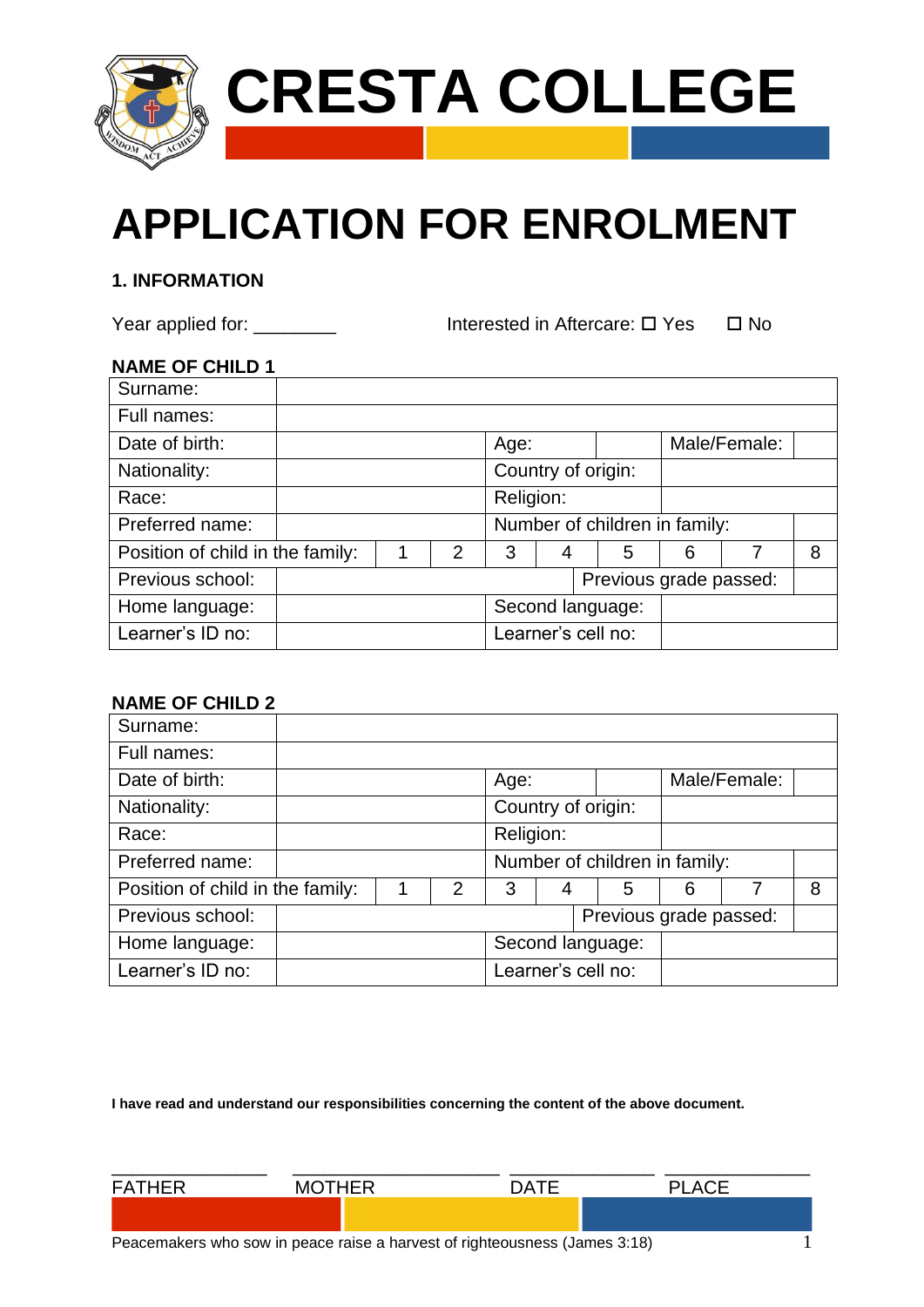# **NAME OF CHILD 3**

| $11$ $\sim$ $111$ $\sim$ $111$ $\sim$ $11$ |   |               |                    |   |                               |   |              |   |
|--------------------------------------------|---|---------------|--------------------|---|-------------------------------|---|--------------|---|
| Surname:                                   |   |               |                    |   |                               |   |              |   |
| Full names:                                |   |               |                    |   |                               |   |              |   |
| Date of birth:                             |   |               | Age:               |   |                               |   | Male/Female: |   |
| Nationality:                               |   |               | Country of origin: |   |                               |   |              |   |
| Race:                                      |   |               | Religion:          |   |                               |   |              |   |
| Preferred name:                            |   |               |                    |   | Number of children in family: |   |              |   |
| Position of child in the family:           | 1 | $\mathcal{P}$ | 3                  | 4 | 5                             | 6 |              | 8 |
| Previous school:                           |   |               |                    |   | Previous grade passed:        |   |              |   |
| Home language:                             |   |               |                    |   | Second language:              |   |              |   |
| Learner's ID no:                           |   |               | Learner's cell no: |   |                               |   |              |   |

# **PARENT/GUARDIAN 1 [PERSON RESPONSIBLE FOR ACCOUNT]**

| Title:      |                             |  | Surname:                                   |             |  |
|-------------|-----------------------------|--|--------------------------------------------|-------------|--|
| Full names: |                             |  |                                            |             |  |
|             |                             |  | Relationship (Biological, Step- Guardian): |             |  |
|             | Marital status:             |  |                                            | Occupation: |  |
| Employer:   |                             |  |                                            |             |  |
|             | Postal address:             |  |                                            |             |  |
|             | <b>Residential address:</b> |  |                                            |             |  |
|             | Work address:               |  |                                            |             |  |
| Tel home:   |                             |  |                                            | Tel work:   |  |
| Cell:       |                             |  |                                            | Email:      |  |

#### **PARENT/GUARDIAN 2**

| Title:                      |  | Surname:                                   |             |  |
|-----------------------------|--|--------------------------------------------|-------------|--|
| Full names:                 |  |                                            |             |  |
|                             |  | Relationship (Biological, Step- Guardian): |             |  |
| Marital status:             |  |                                            | Occupation: |  |
| Employer:                   |  |                                            |             |  |
| Postal address:             |  |                                            |             |  |
| <b>Residential address:</b> |  |                                            |             |  |
| Work address:               |  |                                            |             |  |
| Tel home:                   |  |                                            | Tel work:   |  |
| Cell:                       |  |                                            | Email:      |  |

#### **I have read and understand my responsibilities concerning the content of the above document.**

| <b>FATHER</b> | <b>MOTHER</b>                                                              | <b>DATE</b> | PI ACF |  |
|---------------|----------------------------------------------------------------------------|-------------|--------|--|
|               |                                                                            |             |        |  |
|               | Peacemakers who sow in peace raise a harvest of righteousness (James 3:18) |             |        |  |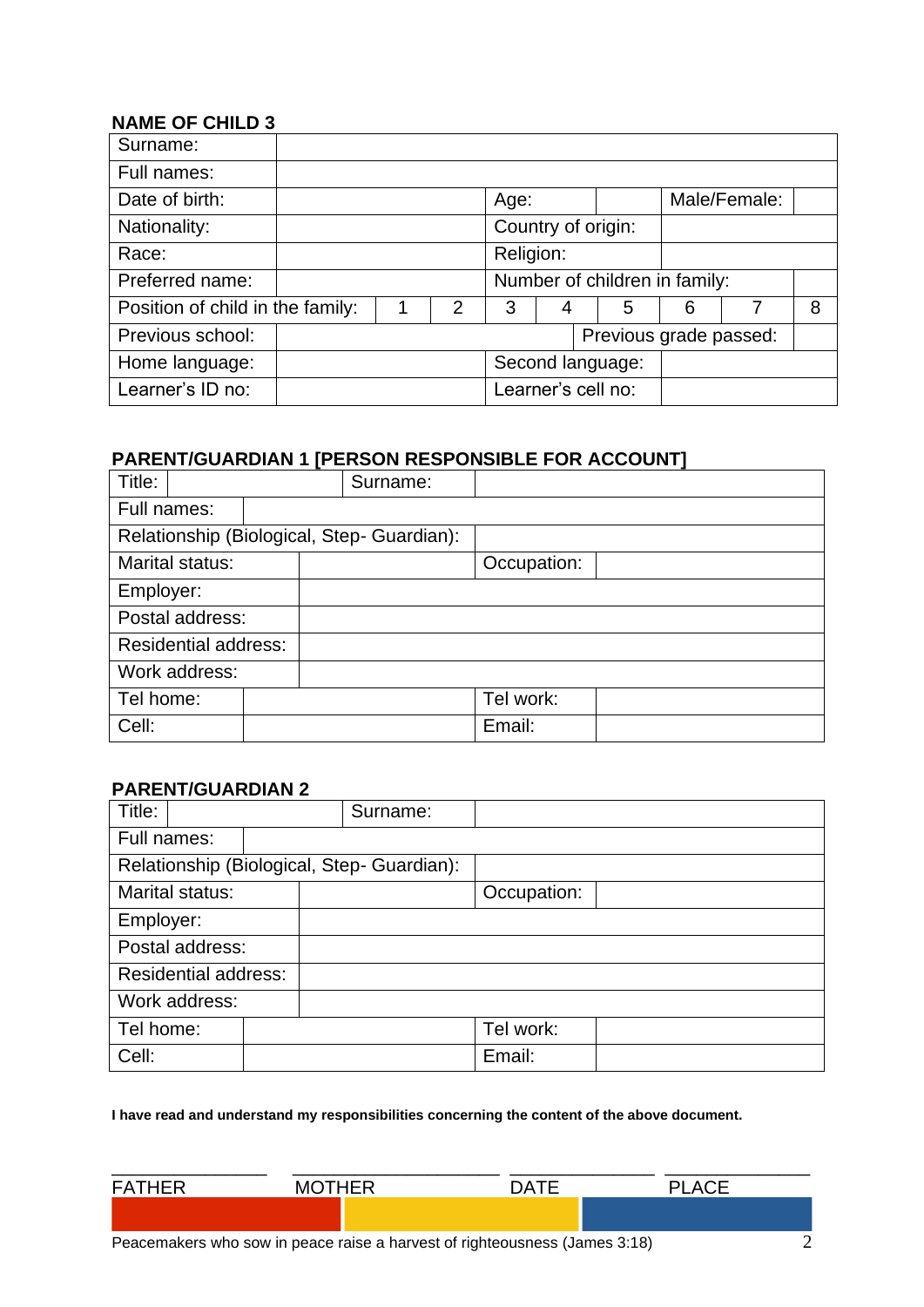| <b>EMERGENCY PHONE NR:</b> |             |  |
|----------------------------|-------------|--|
| Family physician:          | Contact no: |  |
| Pastor/Reverend:           | Contact no: |  |
| Family reference:          | Contact no: |  |
| Address:                   |             |  |

# **2. DECLARATION**

- I hereby commit to assume my financial responsibility to the school.
- I understand that my child is expected to take part in school educational activities, including sport, culture and sponsored trips away from the educational facility.
- I agree to uphold and support the high academic standard of the school by providing a place at home for my child to study and by encouraging him/her in completion of any homework or assignments.
- I appreciate the standards of the school and do not tolerate profanity, obscenity in word or action, dishonouring God or the Word of God, or disrespect to the staff of the school. I hereby agree to support regulations published in the school policy on the applicant's behalf and authorise the school to employ discipline as it deems wise and expedient for the training of my child.
- I will support the high moral standard of the school by screening the internet/phone content, books, magazines, TV-programmes my child is exposed to as well as keeping wise track of the friends and company they spend their time with.
- I understand that the school reserves the right, after parental conference, to dismiss any child who fails to comply with the established regulations and discipline or whose parents do not assume their responsibility to the school.

# **3. STATEMENT ON DISCIPLINE**

Cresta College is a school offering high-quality Christian education. Our commitment is to work with the home and not to assume parental responsibilities. Whenever a learner does not achieve the academic goals with regard to the annual projections and/or the learner does not give his full cooperation as required, the school reserves the right to take appropriate disciplinary action against learners who do not cooperate in the educational process, and the application for re-enrolment of the learner might be unsuccessful.

Please consider the following:

- I recognise that Cresta College has qualified and trained staff, and I have confidence in their abilities to perform the educational functions due for my child, at their discretion.
- I undertake that should an incident involving my child take place at school, I will inform the school from my side, so that the administration may thoroughly investigate the incident and the circumstances surrounding it.

**I have read and understand my responsibilities concerning the content of the above document.**

| <b>FATHER</b> | <b>MOTHER</b>                  | <b>DATE</b> | <b>PLACE</b> |  |
|---------------|--------------------------------|-------------|--------------|--|
|               |                                |             |              |  |
|               | — III III III III III III AIAN |             |              |  |